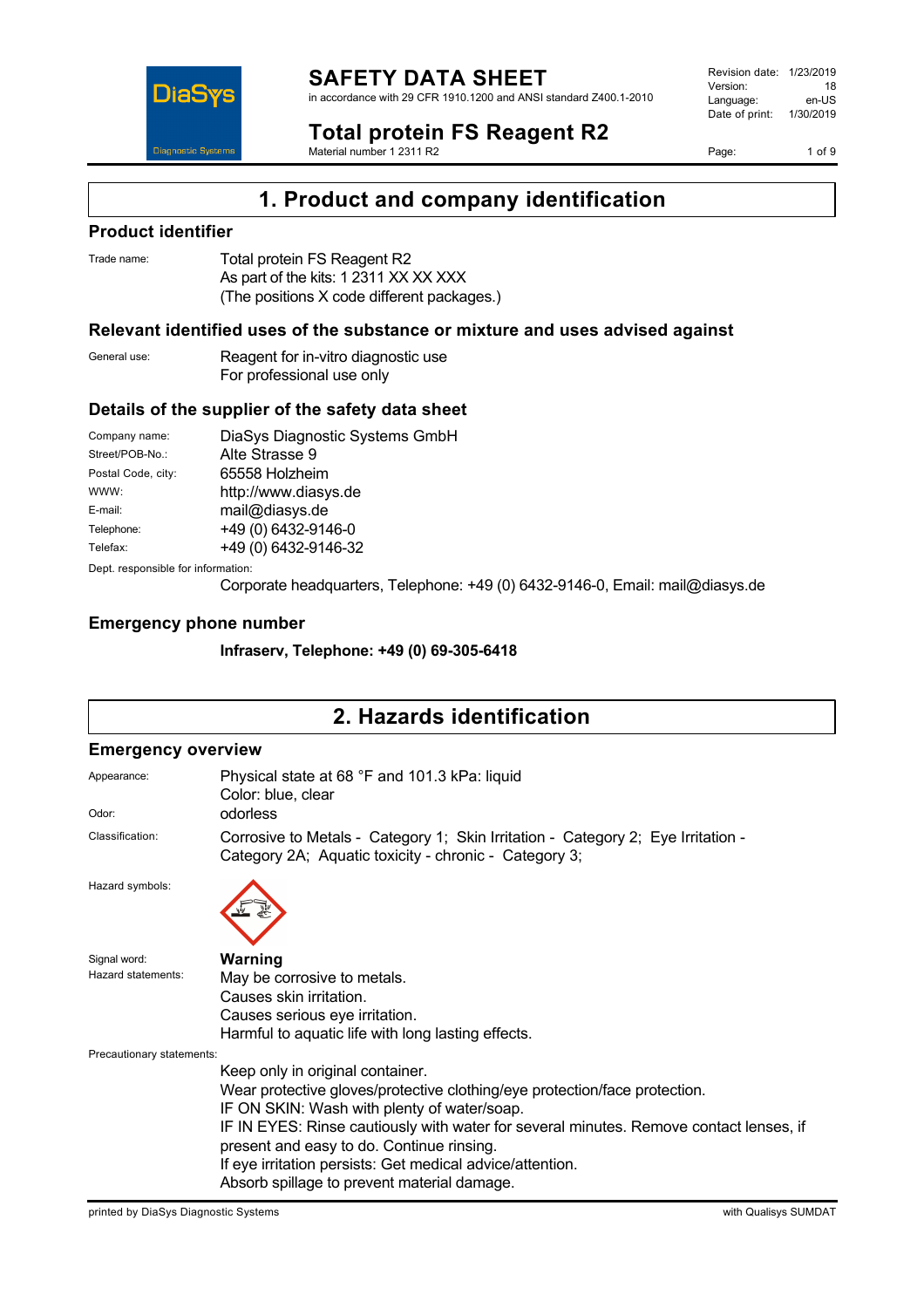in accordance with 29 CFR 1910.1200 and ANSI standard Z400.1-2010

### **Total protein FS Reagent R2**

Material number 1 2311 R2

Page: 2 of 9

# **Regulatory status**

**DiaS** 

**Diagnostic Systems** 

This material is considered hazardous by the U.S. OSHA Hazard Communication Standard (29 CFR 1910.1200) and SIMDUT in Canada.

#### **Hazards not otherwise classified**

A corrosive effect cannot be ruled out because of the pH value. see section 11: Toxicological information

### **3. Composition / Information on ingredients**

| Chemical characterization: Aqueous solution |  |
|---------------------------------------------|--|
|---------------------------------------------|--|

Relevant ingredients:

| CAS No.          | Designation                  | Content      | Classification                                                                                                                                        |
|------------------|------------------------------|--------------|-------------------------------------------------------------------------------------------------------------------------------------------------------|
| CAS<br>1310-73-2 | Sodium hydroxide             | $0.5 - 2 \%$ | Corrosive to Metals - Category 1.<br>Skin Corrosion - Category 1A.                                                                                    |
| CAS<br>7681-11-0 | Potassium iodide             | $<$ 2 %      | Acute Toxicity - oral - Category 4.<br>Skin Irritation - Category 2.<br>Eye Irritation - Category 2A.                                                 |
| CAS<br>7758-99-8 | Copper<br>sulphate-5-hydrate | $< 1 \%$     | Acute Toxicity - oral - Category 4.<br>Eye Damage - Category 1.<br>Aquatic toxicity - acute - Category 1.<br>Aquatic toxicity - chronic - Category 1. |

|                          | 4. First aid measures                                                                                                                                                                                                                      |
|--------------------------|--------------------------------------------------------------------------------------------------------------------------------------------------------------------------------------------------------------------------------------------|
| General information:     | First aider: Pay attention to self-protection!<br>If medical advice is needed, have product container or label at hand.                                                                                                                    |
| In case of inhalation:   | Move victim to fresh air, put at rest and loosen restrictive clothing. Seek medical aid in<br>case of troubles.                                                                                                                            |
| Following skin contact:  | Take off immediately all contaminated clothing and wash it before reuse.<br>After contact with skin, wash immediately with plenty of water.<br>Cover with sterile dressing material to protect against infection. Seek medical attention.  |
| After eye contact:       | Immediately flush eyes with plenty of flowing water for 10 to 15 minutes holding eyelids<br>apart. Remove contact lenses, if present and easy to do. Continue rinsing. Subsequently<br>seek the immediate attention of an ophthalmologist. |
| After swallowing:        | Never give anything by mouth to an unconscious person. Rinse mouth immediately and<br>drink plenty of water. Do not induce vomiting. Risk of perforation! Do not try to neutralize.<br>Seek medical attention.                             |
|                          | Most important symptoms/effects, acute and delayed                                                                                                                                                                                         |
|                          | Causes skin irritation. Causes serious eye irritation.<br>A corrosive effect cannot be ruled out because of the pH value. May cause respiratory<br>irritation. In case of ingestion: Irritant up to corrosive.                             |
| Information to physician |                                                                                                                                                                                                                                            |

Treat symptomatically.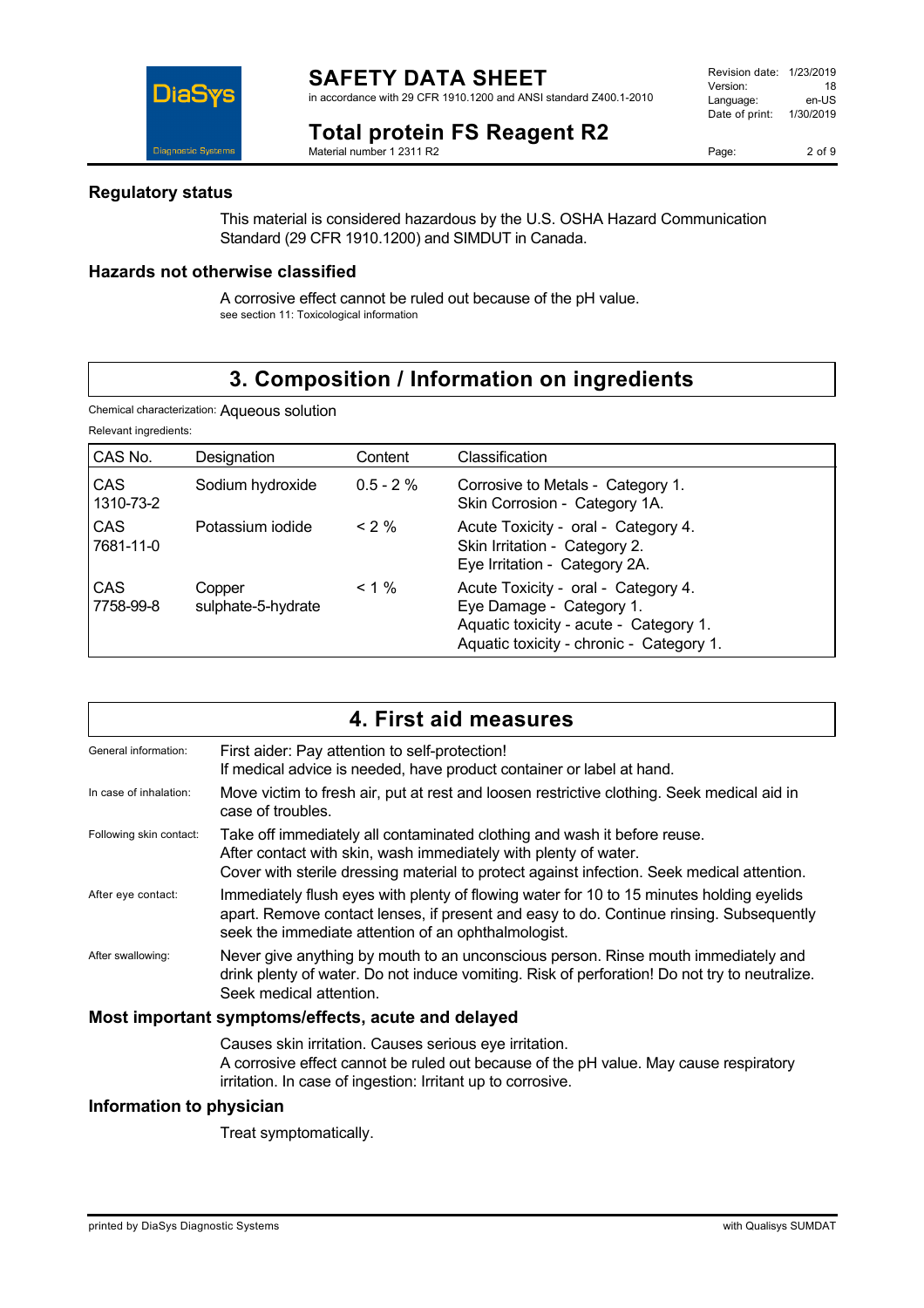

in accordance with 29 CFR 1910.1200 and ANSI standard Z400.1-2010

### **Total protein FS Reagent R2**

Material number 1 2311 R2

Revision date: 1/23/2019 Version: 18<br>Language: en-LIS Language: Date of print: 1/30/2019

Page: 3 of 9

### **5. Fire fighting measures**

Flash point/flash point range:

not combustible

Auto-ignition temperature: No data available

Suitable extinguishing media:

Product is non-combustible. Extinguishing materials should therefore be selected according to surroundings.

#### **Specific hazards arising from the chemical**

Fires in the immediate vicinity may cause the development of dangerous vapors. In the event of a fire, the following may be produced when the water evaporates: Sodium compounds, copper oxide, hydrogen iodide, sulphur oxides, carbon monoxide and carbon dioxide.

Protective equipment and precautions for firefighters:

In case of surrounding fires: Wear a self-contained breathing apparatus and chemical protective clothing.

| 6. Accidental release measures |                                                                                                                                                                                                                                                                                                                              |  |
|--------------------------------|------------------------------------------------------------------------------------------------------------------------------------------------------------------------------------------------------------------------------------------------------------------------------------------------------------------------------|--|
| Personal precautions:          | Avoid contact with skin and eyes. Take off immediately all contaminated clothing and<br>wash it before reuse.<br>Wear appropriate protective equipment. Provide adequate ventilation. Do not breathe vapors.                                                                                                                 |  |
| Environmental precautions:     |                                                                                                                                                                                                                                                                                                                              |  |
|                                | Do not allow to enter into ground-water, surface water or drains.                                                                                                                                                                                                                                                            |  |
|                                | If necessary notify appropriate authorities.                                                                                                                                                                                                                                                                                 |  |
| Methods for clean-up:          | Absorb spillage to prevent material damage. Dilute with plenty of water.<br>Soak up with absorbent materials such as sand, siliceus earth, acid- or universal binder.<br>Store in special closed containers and dispose of according to ordinance. Final cleaning.<br>Never return spills in original containers for re-use. |  |

### **7. Handling and storage**

#### **Handling**

Advices on safe handling: Provide adequate ventilation, and local exhaust as needed. Do not breathe vapors. Avoid contact with skin and eyes. Take off immediately all contaminated clothing and wash it before reuse. Wear appropriate protective equipment. Do not eat, drink or smoke when using this product. Wash hands thoroughly after handling. Have eye wash bottle or eye rinse ready at work place.

#### **Storage**

Requirements for storerooms and containers:

Keep containers tightly closed and at a temperature between 35.6 °F and 77 °F. Protect from light. Keep away from heat. Store containers in upright position. Unsuitable materials: Metals, light metals.

Hints on joint storage: Do not store together with ammonium compounds or acids. Keep away from food, drink and animal feedingstuffs.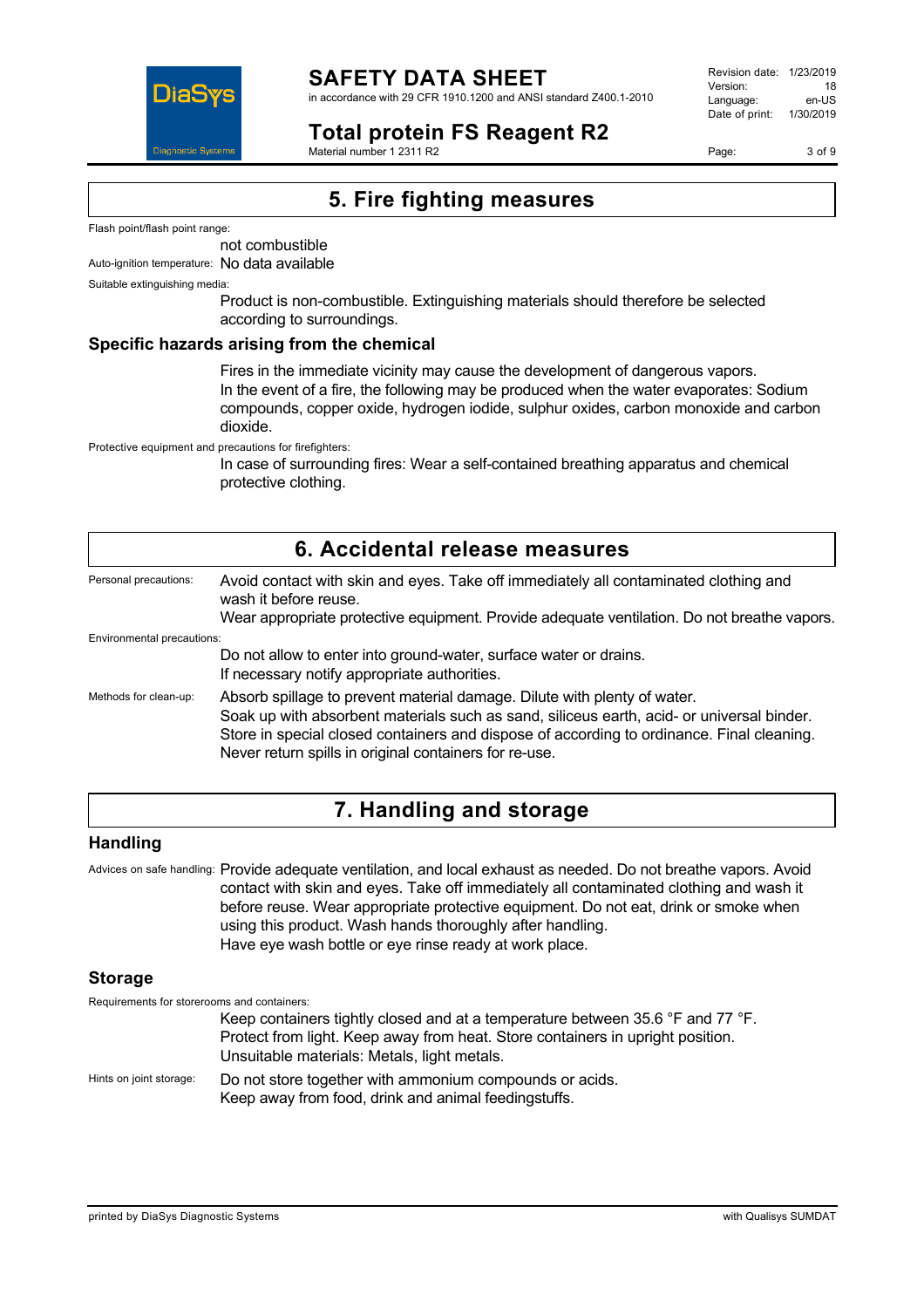

in accordance with 29 CFR 1910.1200 and ANSI standard Z400.1-2010

Revision date: 1/23/2019 Version: 18<br>
Language: en-US Language: Date of print: 1/30/2019

**Total protein FS Reagent R2**

Material number 1 2311 R2

Page: 4 of 9

### **8. Exposure controls / personal protection**

#### **Exposure guidelines**

**DiaSys** 

**Diagnostic System:** 

Occupational exposure limit values:

| CAS No.          | Designation                | Type                                                         | Limit value                                                    |
|------------------|----------------------------|--------------------------------------------------------------|----------------------------------------------------------------|
|                  | 1310-73-2 Sodium hydroxide | USA: ACGIH: Ceiling<br>USA: NIOSH: Ceiling<br>USA: OSHA: TWA | $2 \text{ mg/m}^3$<br>$2 \text{ mg/m}^3$<br>$2 \text{ mg/m}^3$ |
| 7758-99-8 Copper | sulphate-5-hydrate         | USA: ACGIH: TWA                                              | $0.2$ mg/m <sup>3</sup> (Smoke)                                |
|                  |                            | USA: ACGIH: TWA                                              | 1 mg/m <sup>3</sup><br>(Dusts and mist calculated<br>as Cu)    |
|                  |                            | USA: NIOSH: TWA                                              | 1 mg/m <sup>3</sup>                                            |
|                  |                            | USA: OSHA: TWA                                               | $0.1 \text{ mg/m}^3$<br>(Smoke; calculated as Cu)              |
|                  |                            | USA: OSHA: TWA                                               | 1 mg/m <sup>3</sup><br>(Dusts and mist calculated<br>as Cu)    |

#### **Engineering controls**

When aerosols or vapors form: Withdraw by suction. See also information in chapter 7, section storage.

#### **Personal protection equipment (PPE)**

| Eye/face protection             | Tightly sealed goggles according to OSHA Standard - 29 CFR: 1910.133 or ANSI<br>Z87.1-2010.                                                                                                                                                                                                               |
|---------------------------------|-----------------------------------------------------------------------------------------------------------------------------------------------------------------------------------------------------------------------------------------------------------------------------------------------------------|
| Skin protection                 | Wear suitable protective clothing.                                                                                                                                                                                                                                                                        |
|                                 | Protective gloves according to OSHA Standard - 29 CFR: 1910.138.<br>Glove material: Nitrile rubber - Layer thickness: 0.11 mm.<br>Breakthrough time: > 480 min.<br>Observe glove manufacturer's instructions concerning penetrability and breakthrough time.                                              |
| Respiratory protection:         | Respiratory protection must be worn whenever the TLV (WEL) levels have been exceeded.<br>The filter class must be suitable for the maximum contaminant concentration<br>(gas/vapor/aerosol/particulates) that may arise when handling the product.                                                        |
| General hygiene considerations: |                                                                                                                                                                                                                                                                                                           |
|                                 | Do not breathe vapors. Do not get in eyes, on skin, or on clothing. Take off immediately<br>all contaminated clothing and wash it before reuse. Do not eat, drink or smoke when using<br>this product. Have eye wash bottle or eye rinse ready at work place. Wash hands before<br>breaks and after work. |

# **9. Physical and chemical properties**

#### **Information on basic physical and chemical properties**

| Appearance:     | Physical state at 68 °F and 101.3 kPa: liquid<br>Color: blue, clear |
|-----------------|---------------------------------------------------------------------|
| Odor:           | odorless                                                            |
| Odor threshold: | No data available                                                   |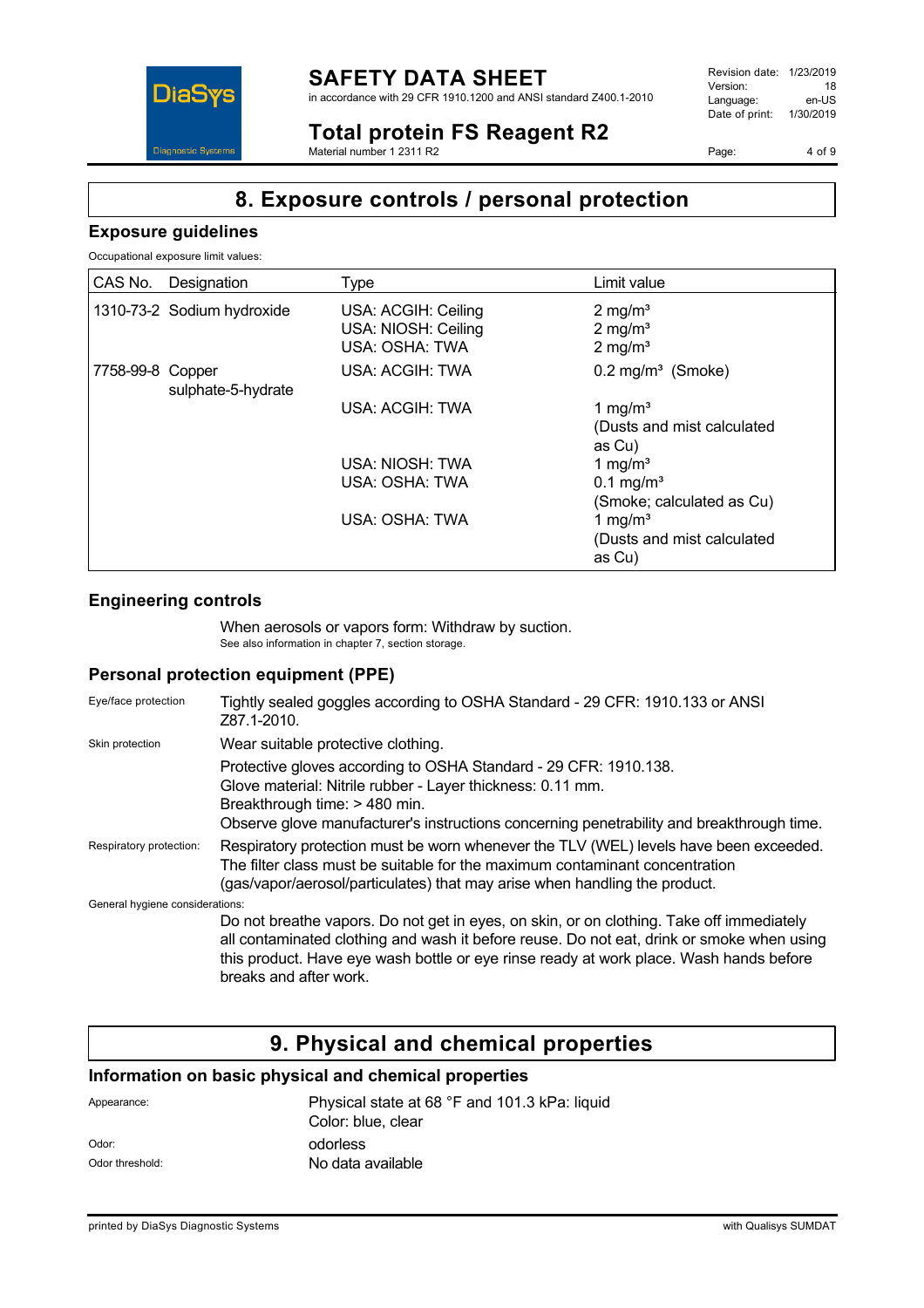

Material number 1 2311 R2

in accordance with 29 CFR 1910.1200 and ANSI standard Z400.1-2010

**Total protein FS Reagent R2**

#### Revision date: 1/23/2019 Version: 18<br>
Language: en-US Language: Date of print: 1/30/2019

Page: 5 of 9

| pH value:                                | at 77 °F: 13.27               |
|------------------------------------------|-------------------------------|
| Melting point/freezing point:            | No data available             |
| Initial boiling point and boiling range: | No data available             |
| Flash point/flash point range:           | not combustible               |
| Evaporation rate:                        | No data available.            |
| Flammability:                            | No data available.            |
| Explosion limits:                        | No data available.            |
| Vapor pressure:                          | No data available.            |
| Vapor density:                           | No data available             |
| Density:                                 | at 68 °F: 1.0454 g/mL         |
| Water solubility:                        | at 68 °F: completely miscible |
| Partition coefficient: n-octanol/water:  | No data available             |
| Auto-ignition temperature:               | No data available             |
| Thermal decomposition:                   | No data available.            |
| Additional information:                  | No data available             |

# **10. Stability and reactivity**

| Reactivity:                                                                                 | May be corrosive to metals.<br>Reacts violently with metals and light metals. Formation of hydrogen! |
|---------------------------------------------------------------------------------------------|------------------------------------------------------------------------------------------------------|
| Chemical stability:                                                                         | Stable under recommended storage conditions.                                                         |
| Possibility of hazardous reactions<br>Reacts with ammonium compounds: Formation of ammonia. |                                                                                                      |
| Conditions to avoid:                                                                        | Keep away from heat.                                                                                 |
| Incompatible materials:                                                                     | Acids                                                                                                |
| Hazardous decomposition products:                                                           | No hazardous decomposition products when regulations for storage and handling are<br>observed.       |
| Thermal decomposition:                                                                      | No data available                                                                                    |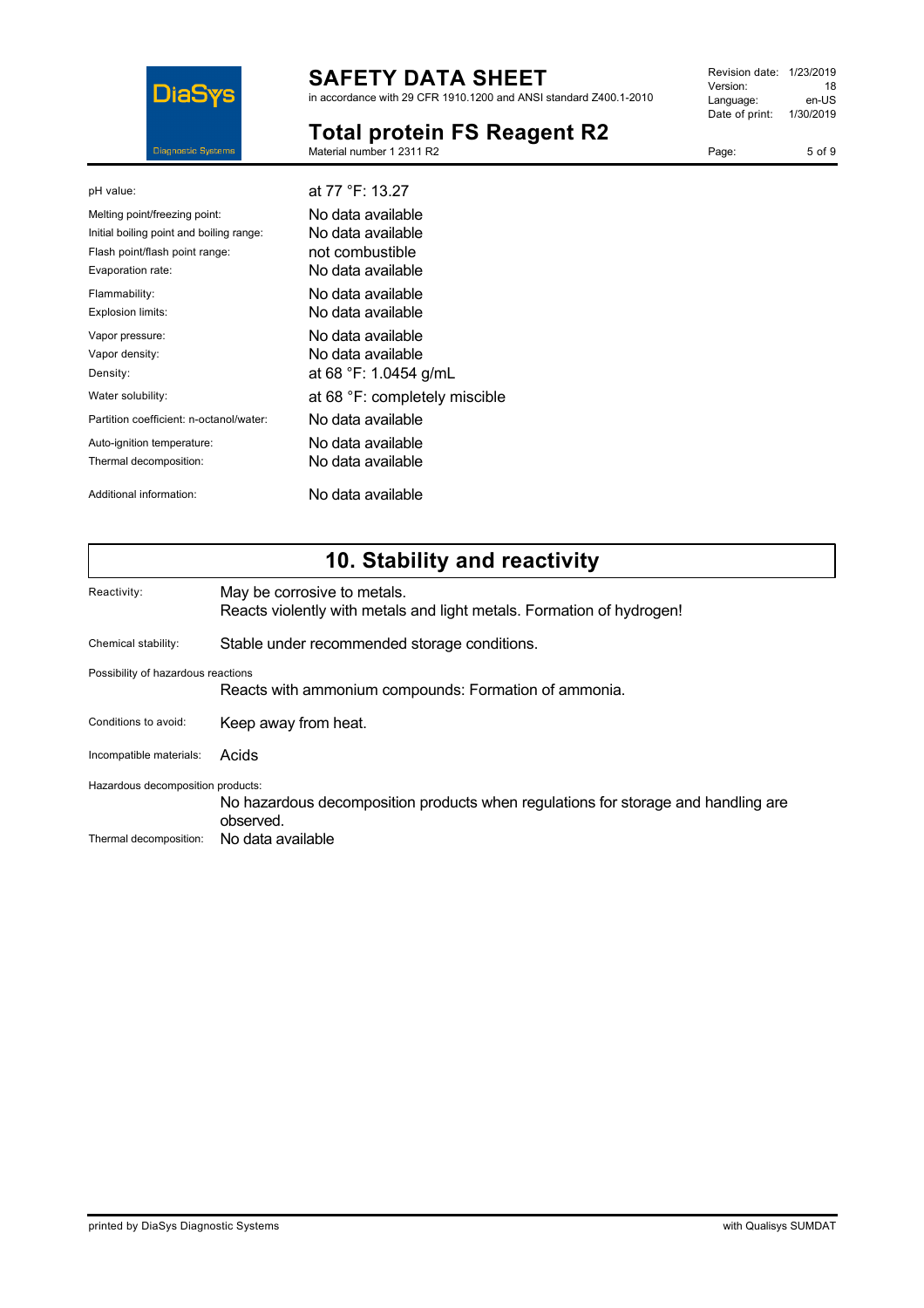

**Total protein FS Reagent R2**

Revision date: 1/23/2019 Version: 18<br>Language: en-LIS Language: Date of print: 1/30/2019

Page: 6 of 9

Material number 1 2311 R2

### **11. Toxicological information**

#### **Toxicological tests**

Toxicological effects: The statements are derived from the properties of the single components. No toxicological data is available for the product as such. Acute toxicity (oral): Lack of data. Acute toxicity (dermal): Lack of data. Acute toxicity (inhalative): Lack of data. Skin corrosion/irritation: Skin Irritation - Category 2 = Causes skin irritation. Serious eye damage/irritation: Eye Irritation - Category 2A = Causes serious eye irritation. Sensitisation to the respiratory tract: Lack of data. Skin sensitisation: Lack of data. Germ cell mutagenicity/Genotoxicity: Lack of data. Carcinogenicity: Lack of data. Reproductive toxicity: Lack of data. Effects on or via lactation: Lack of data. Specific target organ toxicity (single exposure): Lack of data. Specific target organ toxicity (repeated exposure): Lack of data. Aspiration hazard: Lack of data. **Symptoms**

> A corrosive effect cannot be ruled out because of the pH value. May cause respiratory irritation. In case of ingestion: Irritant up to corrosive.

### **12. Ecological information**

#### **Ecotoxicity**

Aquatic toxicity: Harmful to aquatic life with long lasting effects. Harmful effects on water organisms by modification of pH-value.

#### **Mobility in soil**

No data available

#### **Persistence and degradability**

Further details: Methods for the determination of biodegradability are not applicable to inorganic substances.

#### **Additional ecological information**

General information: Do not allow to enter into ground-water, surface water or drains.

### **13. Disposal considerations**

#### **Product**

Recommendation: Special waste. Dispose of waste according to applicable legislation.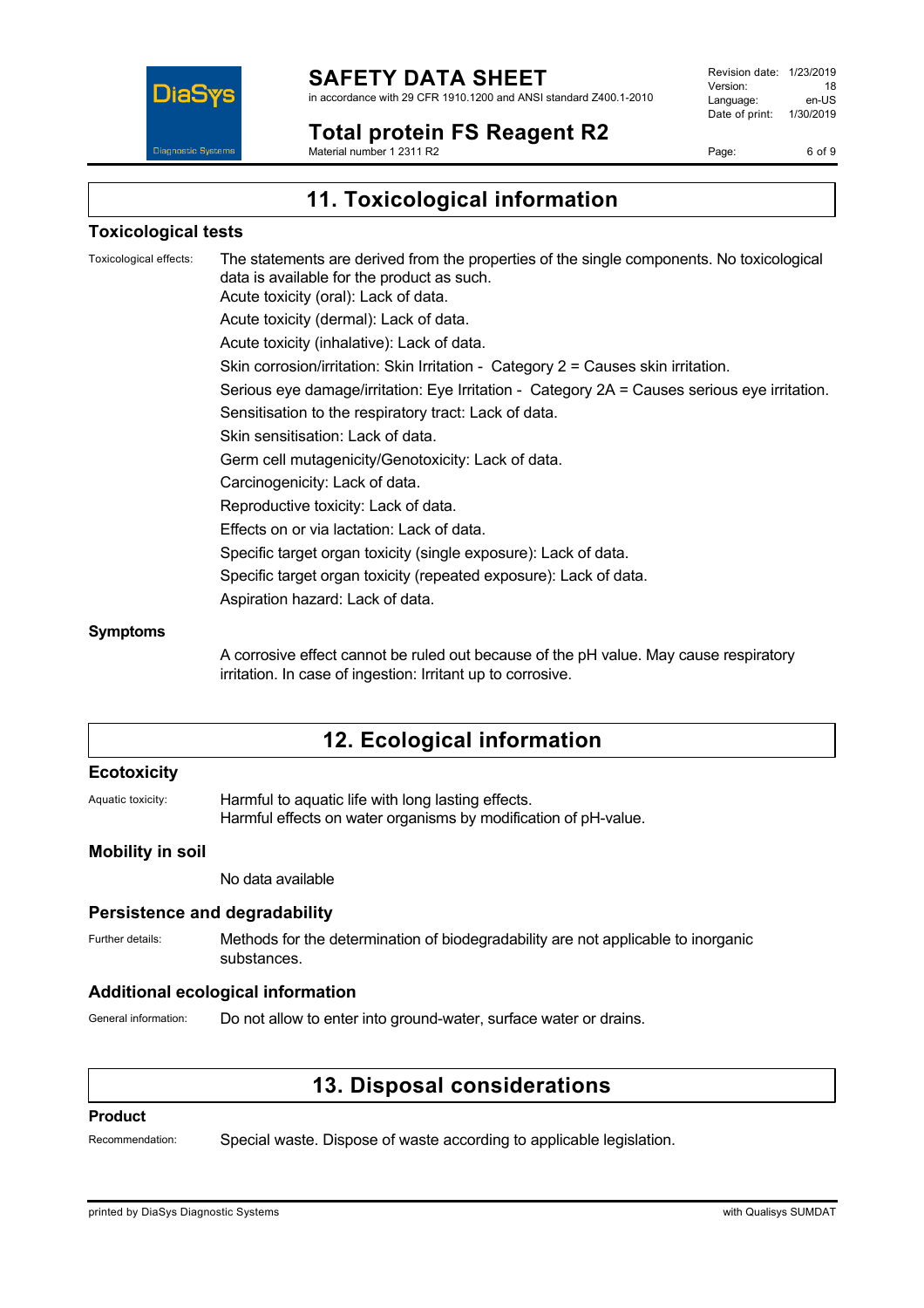in accordance with 29 CFR 1910.1200 and ANSI standard Z400.1-2010

### **Total protein FS Reagent R2**

Material number 1 2311 R2

#### **Contaminated packaging**

**DiaSys** 

**Diagnostic Systems** 

Recommendation: Dispose of waste according to applicable legislation. Non-contaminated packages may be recycled.

### **14. Transport information**

| <b>USA: Department of Transportation (DOT)</b>                       |
|----------------------------------------------------------------------|
| <b>UN1824</b>                                                        |
| UN 1824, SODIUM HYDROXIDE SOLUTION                                   |
| 8                                                                    |
| $\mathbf{  }$                                                        |
| 8                                                                    |
| IB3, N34, T4, TP1                                                    |
| 154                                                                  |
| 203                                                                  |
| 241                                                                  |
| Quantity limitations - Passenger aircraft / rail:                    |
| 5 L                                                                  |
| 60L                                                                  |
| A                                                                    |
| 52.                                                                  |
|                                                                      |
| <b>UN 1824</b>                                                       |
| UN 1824, SODIUM HYDROXIDE SOLUTION                                   |
| Class 8, Subrisk -                                                   |
| Ш                                                                    |
| F-A, S-B                                                             |
| 223                                                                  |
| 5L                                                                   |
| E1                                                                   |
| P001, LP01                                                           |
|                                                                      |
| IBC03                                                                |
|                                                                      |
|                                                                      |
| Τ4                                                                   |
| TP <sub>1</sub>                                                      |
| Category A.                                                          |
| <b>SG35</b>                                                          |
| Colourless liquid. Corrosive to aluminium, zinc and tin. Reacts with |
| ammonium salts, evolving ammonia gas. Causes burns to skin, eyes and |
| mucous membranes. Reacts violently with acids.                       |
| no                                                                   |
| 18                                                                   |
|                                                                      |

Page: 7 of 9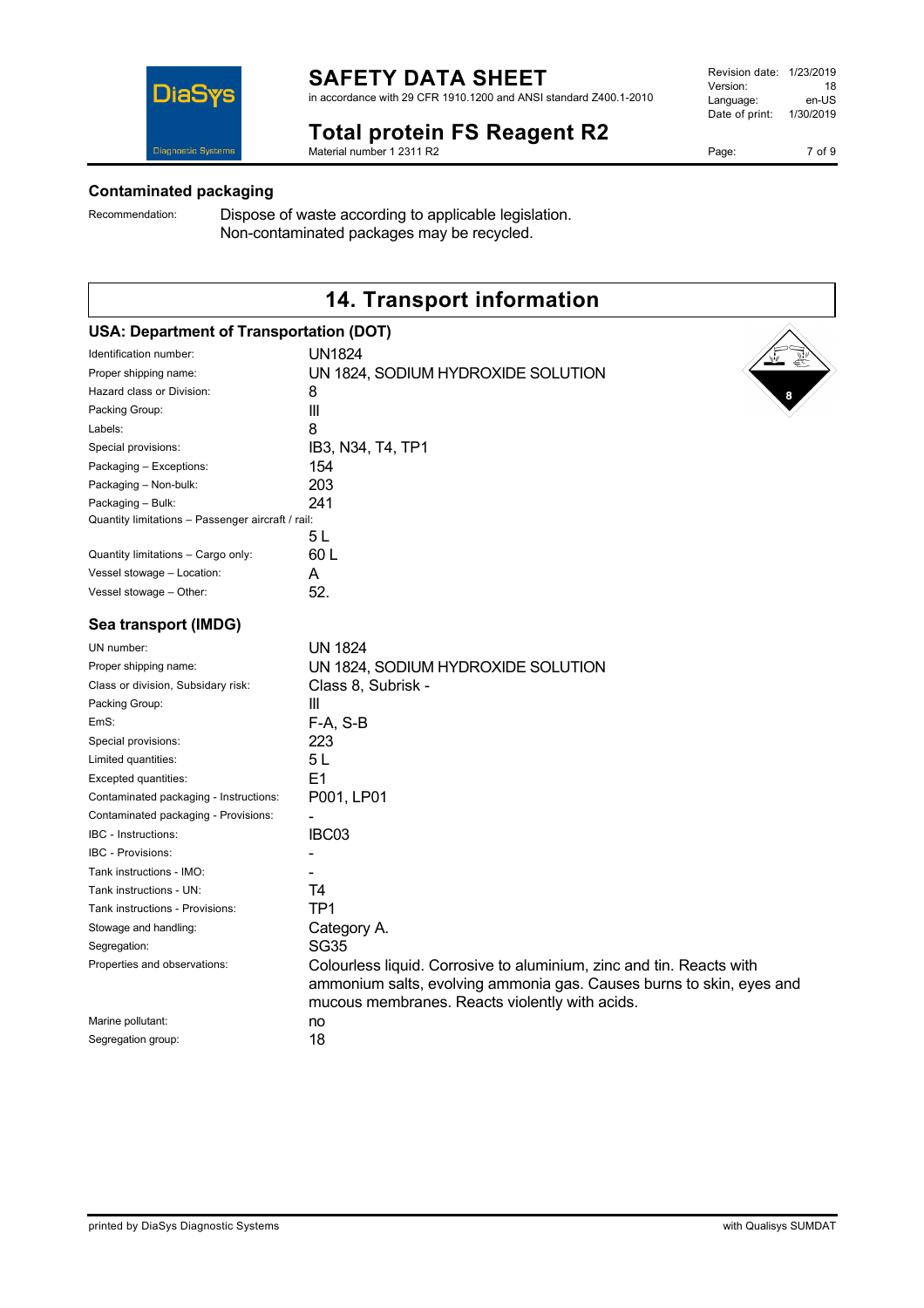

in accordance with 29 CFR 1910.1200 and ANSI standard Z400.1-2010

### **Total protein FS Reagent R2**

Material number 1 2311 R2

| Revision date: | 1/23/2019 |
|----------------|-----------|
| Version:       | 18        |
| Language:      | en-US     |
| Date of print: | 1/30/2019 |
|                |           |

Page: 8 of 9

#### **Air transport (IATA)**

| UN/ID number:<br>Proper shipping name:<br>Class or division, Subsidary risk:<br>Packing Group:<br>Hazard label:<br><b>Excepted Quantity Code:</b><br>Passenger and Cargo Aircraft: Ltd.Qty.:<br>Passenger and Cargo Aircraft:<br>Cargo Aircraft only:<br>Special provisions: | UN 1824<br>UN 1824, SODIUM HYDROXIDE SOLUTION<br>Class 8<br>Ш<br>Corrosive<br>F1<br>Pack.Instr. Y841 - Max. Net Qty/Pkg. 1 L<br>Pack.Instr. 852 - Max. Net Qty/Pkg. 5 L<br>Pack.Instr. 856 - Max. Net Qty/Pkg. 60 L<br>A3 A803 |
|------------------------------------------------------------------------------------------------------------------------------------------------------------------------------------------------------------------------------------------------------------------------------|--------------------------------------------------------------------------------------------------------------------------------------------------------------------------------------------------------------------------------|
| Emergency Response Guide-Code (ERG):                                                                                                                                                                                                                                         | 8L                                                                                                                                                                                                                             |
|                                                                                                                                                                                                                                                                              |                                                                                                                                                                                                                                |

### **15. Regulatory information**

#### **National regulations - U.S. Federal Regulations**

| Sodium hydroxide:          | <b>TSCA Inventory: listed</b><br><b>TSCA HPVC: not listed</b><br>Clean Water Act:<br>Hazardous Substances: RQ 1000 lbs.<br><b>Other Environmental Laws:</b><br>CERCLA: RQ 1000 lbs.<br>NIOSH Recommendations:<br>Occupational Health Guideline: 0565 |
|----------------------------|------------------------------------------------------------------------------------------------------------------------------------------------------------------------------------------------------------------------------------------------------|
| Potassium iodide:          | <b>TSCA Inventory: listed</b><br>TSCA HPVC: not listed                                                                                                                                                                                               |
| Copper sulphate-5-hydrate: | TSCA: not listed<br>Copper sulphate anhydrous / CAS 7758-98-7:<br>listed                                                                                                                                                                             |

#### **National regulations - U.S. State Regulations**

Sodium hydroxide: Delaware Air Quality Management List: DRQ: 1000 - RQ State: Federal Regulations Apply Idaho Air Pollutant List: Title 585: AAC: 0,1 - EL: 0,133 - OEL: 2 - Title 586: AAAC: - EL: - OEF: - Massachusetts Haz. Substance codes: 2,4,5 F8 F9 Minnesota Haz. Substance: Codes: AO - Ratings: - Status: Title III. New York List of Hazardous Substances: RQ-Air: 1000 - RQ-Land: 100 - Note: No Note Associated with this chemical. Pennsylvania Haz. Substance code: E Washington Air Contaminant: Ceiling: 2 mg

#### **National regulations - Great Britain**

Hazchem-Code: 2R

### **16. Other information**

Text for labeling: Contains 0.5 - 2 % Sodium hydroxide, < 2 % Potassium iodide, < 1 % Copper sulphate-5-hydrate. Safety data sheet available on request.